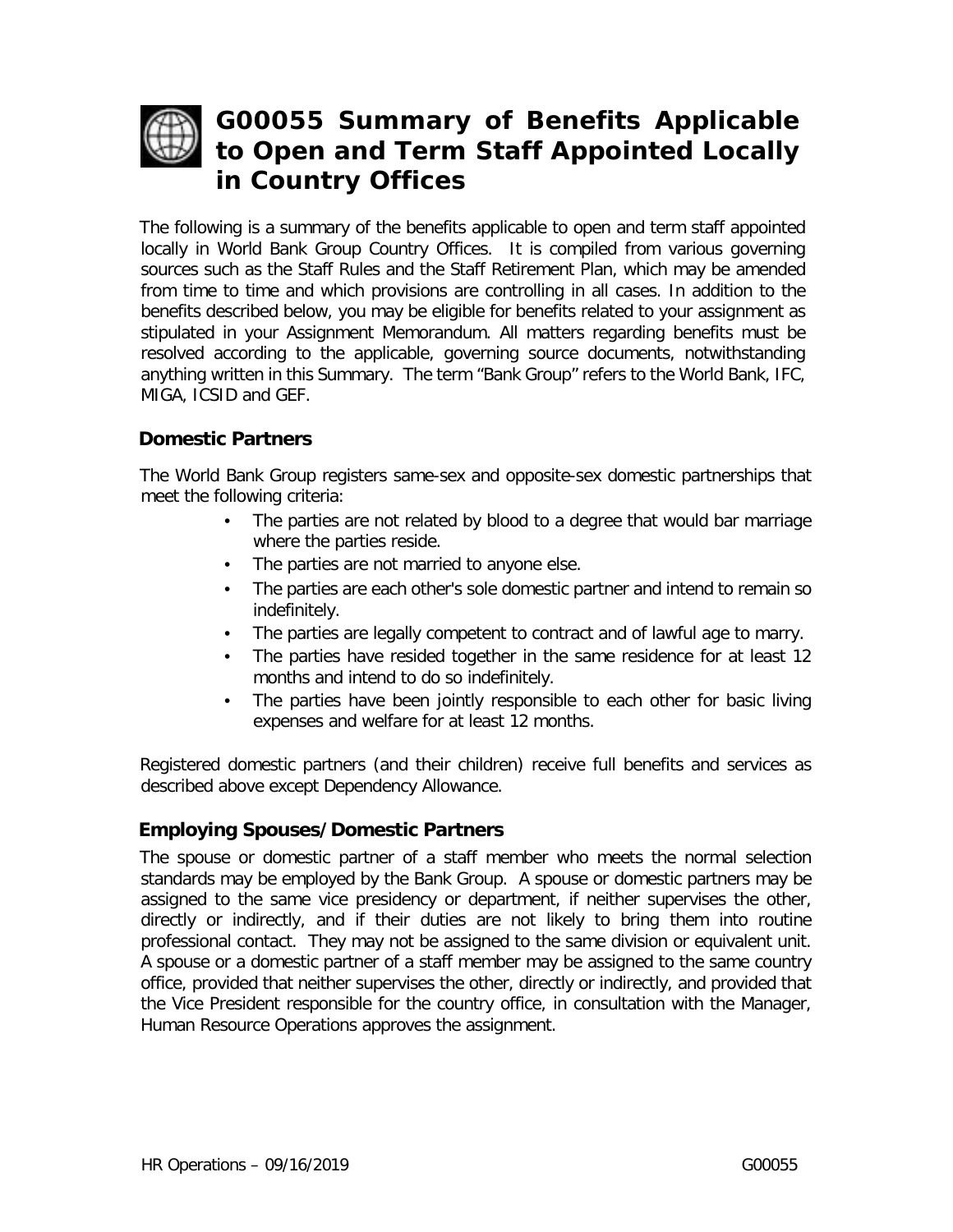# **Dependency (Tax Equivalency) Allowances**

A tax equivalency allowance may be payable to eligible staff only if the country's tax code provides a benefit for taxpayers that have a dependent spouse and/or dependent children. Each Country Office has a different dependency allowance policy. Dependency allowances are not paid in many countries.

#### **Tax Allowance**

Staff members who are liable for the payment of national income taxes on the remuneration received from the Bank Group receive a tax allowance as determined by the Executive Directors.

#### **Leave Benefits**

**Annual leave**: 26 working days per year, increasing to 28 and 30 days per year after five and ten years of annual leave respectively, accrued daily. Prior leave-accruing service generally applies towards the five and ten year service thresholds. Service as an extended term consultant or temporary does not apply towards the five and ten year service thresholds.

**Sick Leave**: 15 working days of sick leave per year, accrued daily. Medical certification is required if you are sick more than 5 consecutive days, and up to 10 sick days may be used for unplanned family needs (Short-Term Family Leave).

**Parental Leave:** Primary Caregiver (PC) is eligible for up to 100 working days for childbirth and/or adoption. Secondary Caregiver (SC) is eligible for up to 50 working days for childbirth and/or adoption. The parent who gives birth to a child is designated as the default Primary Caregiver, irrespective of whether that person is a staff of World Bank Group. All Parental leave days must be taken within 12 months from the date of the life event.

**Administrative Leave on Appointment**: Managers may authorize up to five working days of administrative leave to enable a staff member recruited from outside the duty station area to perform essential personal tasks associated with settling in the duty station area.

#### **Disability and Workers' Compensation**

WBG's disability program provides you and your family with income protection in the event you are unable to work due to an illness or injury, whether work-related or not. WBG pays 100% of the cost of the program. The disability program comprises of short-term disability and long-term disability. Short-term disability benefits are paid up to 24 months. Following short-term disability, if you qualify for long-term disability benefits, your employment at the WBG will be terminated and you will receive your disability pay at 70% of your net salary until your mandatory retirement age or until you cease to be disabled.

The Workers' Compensation program provides you with compensation and other benefits in the event of work-related illness, injury or death.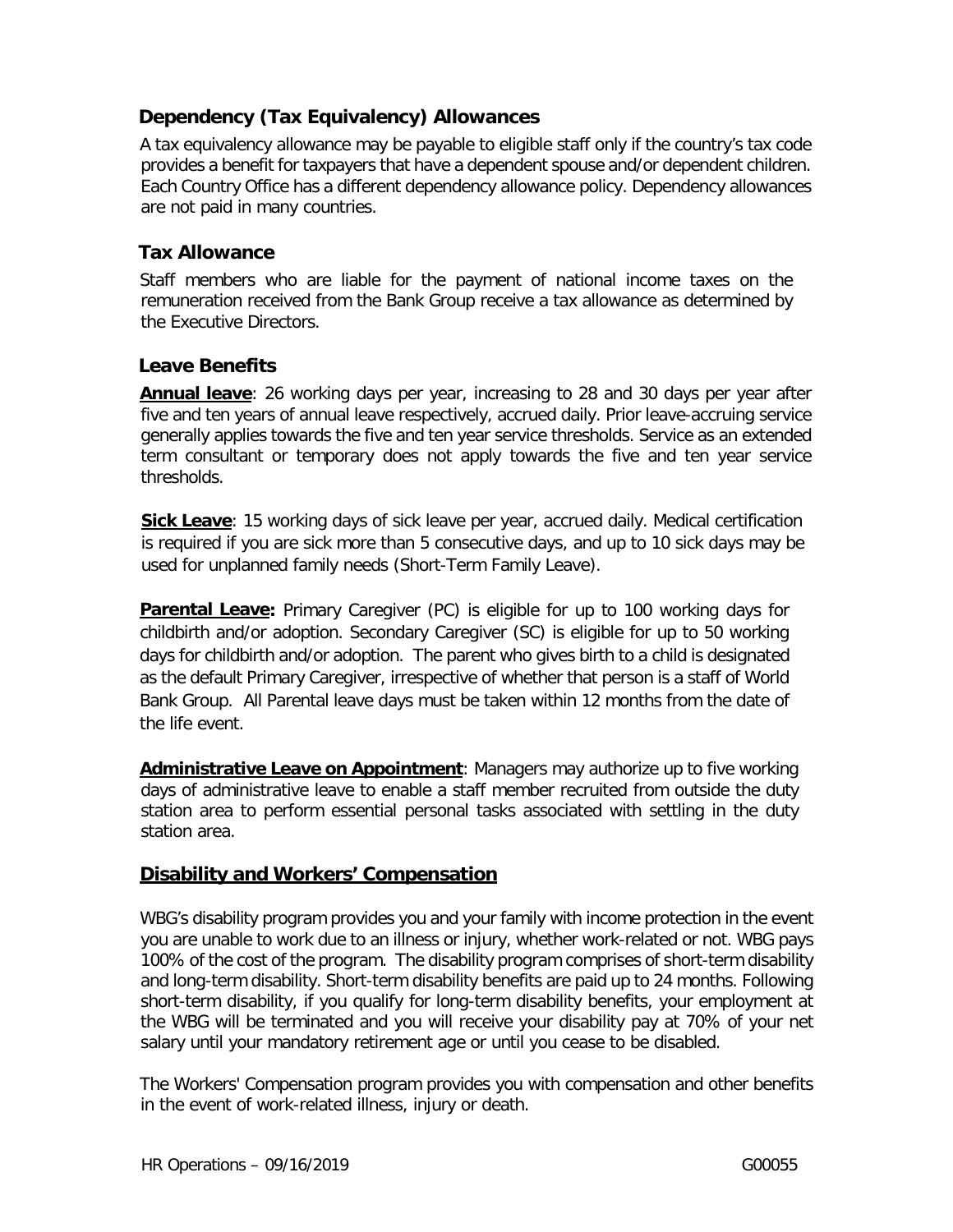# **Staff Retirement Plan (SRP) Including Transfer Rights from Other Organizations**

The World Bank Staff Retirement Plan is mandatory for all open and term staff members. Restoration provisions exist for individuals who previously received benefits from the World Bank Staff Retirement Plan.

The World Bank Group currently has pension transfer agreements with some international organizations. In order to protect any possible transfer rights, you should not withdraw funds from the pension plan of your previous employer prior to contacting the Pension Administration Unit at 1pension@worldbank.org or (202) 458-2977 to seek clarification and further information. Please contact the Pension Administration Unit as soon as possible, as elections are time sensitive.

Transfer of Pension Credits from the United Nations Joint Staff Pension Fund (UNJSPF), the International Monetary Fund's Staff Retirement Plan (IMF's SRP) or the InterAmerican Development Bank's Staff Retirement Plan (IDB's Plan): If you have pension credits in the UNJSPF, the IMF's SRP or IDB's Plan, you may be eligible to transfer your pension credits to the World Bank Group's Plan. If you are interested in exploring the possibility of a pension transfer, please contact the Pension Administration Division for further information as soon as possible. If you satisfy eligibility requirements, election to transfer must be submitted in writing to the Pension Benefits Administration Committee of the World Bank Group within a short period of time after you join the Bank: 180 days for a transfer from IMF's SRP, or 6 months for a transfer from UNJSPF or IDB's Plan.

#### **Medical Benefits Plan (MBP)**

The Medical Benefits Plan or MBP is a comprehensive health insurance plan provided by the World Bank Group to locally appointed staff and their eligible dependents in country offices. The Medical Benefits Plan (MBP) assists members in meeting medical expenses of certain treatment/services, facilities, and supplies. The MBP is a self-insured plan funded by Bank Group and member contributions.

Enrollment in the MBP is mandatory for staff, but optional for eligible family members; coverage is effective on the entry on duty date, provided enrollment is completed within 60 days of entry on duty or initial eligibility (for example, a new spouse must be enrolled within 60 days of a marriage). If a dependent enrollment is not received within 60 days after entry on duty or the life event that created eligibility, whichever occurs later, your dependent(s) will not be eligible for enrollment in the Bank's health insurance plan until the next open enrollment period, which takes place during the month of November and the coverage is effective the following calendar year on January 1st.

Dependents eligible for MBP coverage are: a legal spouse or registered domestic partner, a biological or legally adopted child, or a step-child (biological or legally adopted child of a legal spouse or registered domestic partner). Coverage for a child ends on the last day of the month of that the child turns age 26 unless the child is/was physically or mentally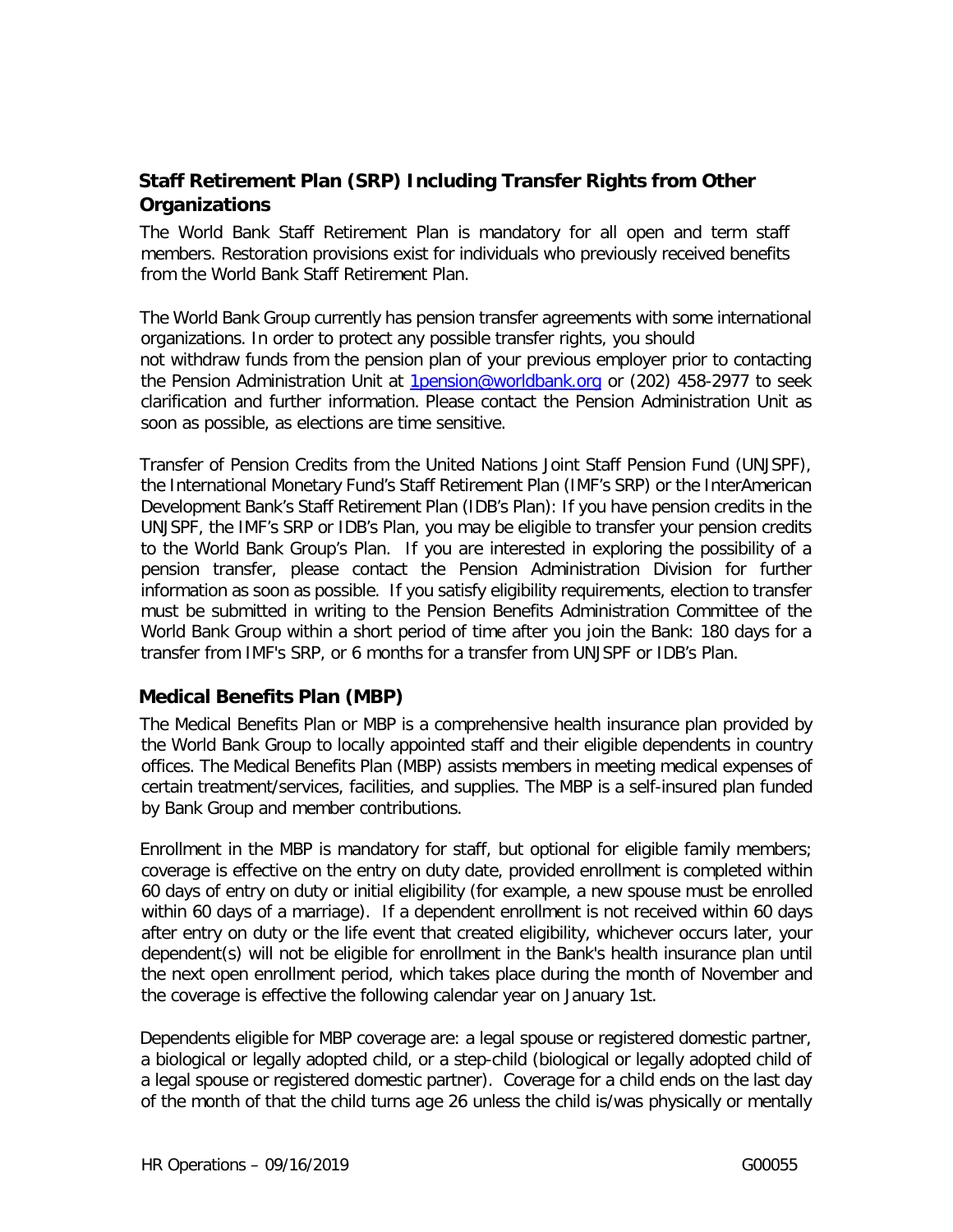handicapped while meeting Bank Group dependency criteria (generally, age 24 or under, unmarried, and relying on you for principal support). Other dependents, such as grandchildren, nieces, nephews, siblings, or parents, and parent in-laws are not eligible for MBP coverage.

## **Retiree Medical Benefits Plan (RMBP)**

The Retiree Medical Benefits Plan (RMBP) is a medical insurance plan that provides coverage to eligible Country Office (CO) retirees and their eligible dependents for medical services. To qualify for coverage, staff must have at least five years of qualifying service and their age plus qualifying service must equal 60 or more. Staff contributions are based on a cost sharing arrangement, with a subsidy from the Bank Group earned for each year of qualifying service and reduced for each year that RMBP coverage begins prior to normal retirement age. The earliest age at which RMBP coverage can begin is age 50. The annual premium will be subject to increases every July 1 in your final net salary, which will be indexed in line with the pension cost of living increases. In addition, the premium is reviewed every year to reflect the RMBP plan's experience and general medical inflation.

# **Life Insurance**

WBG provides life insurance coverage to help protect the financial security of your loved ones in the unfortunate event of your death from any cause. All eligible staff members automatically receive Bank-paid basic coverage of 100 percent of annual net salary at no cost to the staff member. Coverage is reduced after age 67. An additional 200 percent of annual net salary will be provided through the Staff Retirement Plan at no cost to the staff member. Additional optional coverage of up to 500 percent of annual salary, at the staff member's expense, is offered to all eligible staff. Total coverage (Bank-paid plus optional) cannot exceed 800 percent of annual net salary. Optional life insurance enrollment is effective upon completion of enrollment, provided enrollment is completed within 60 days of entry on duty. If a staff member delays enrollment for more than 60 days after entry on duty, evidence of good health must be furnished at the staff member's expense to the insurance company, who may not accept the application if the health of the applicant is not satisfactory. Coverage is effective only after the insurance company approves the application.

Staff may increase their Optional Group Life insurance following a life event (birth or legal adoption, marriage, divorce, death of dependent) by one times annual net salary coverage (subject to the maximum of optional coverage of five times annual net salary) without providing evidence of good health to the insurance company, provided the application for the increase in coverage is made within 60 days of the life event.

Optional dependent life insurance is also available at the staff member's expense. A standard option provides 25% net annual salary coverage for a spouse/registered domestic partner, and 5% net annual salary for each eligible dependent child between the age of 4 and 25. Enrollment is effective upon completion of enrollment, provided enrollment is completed within 60 days of entry on duty.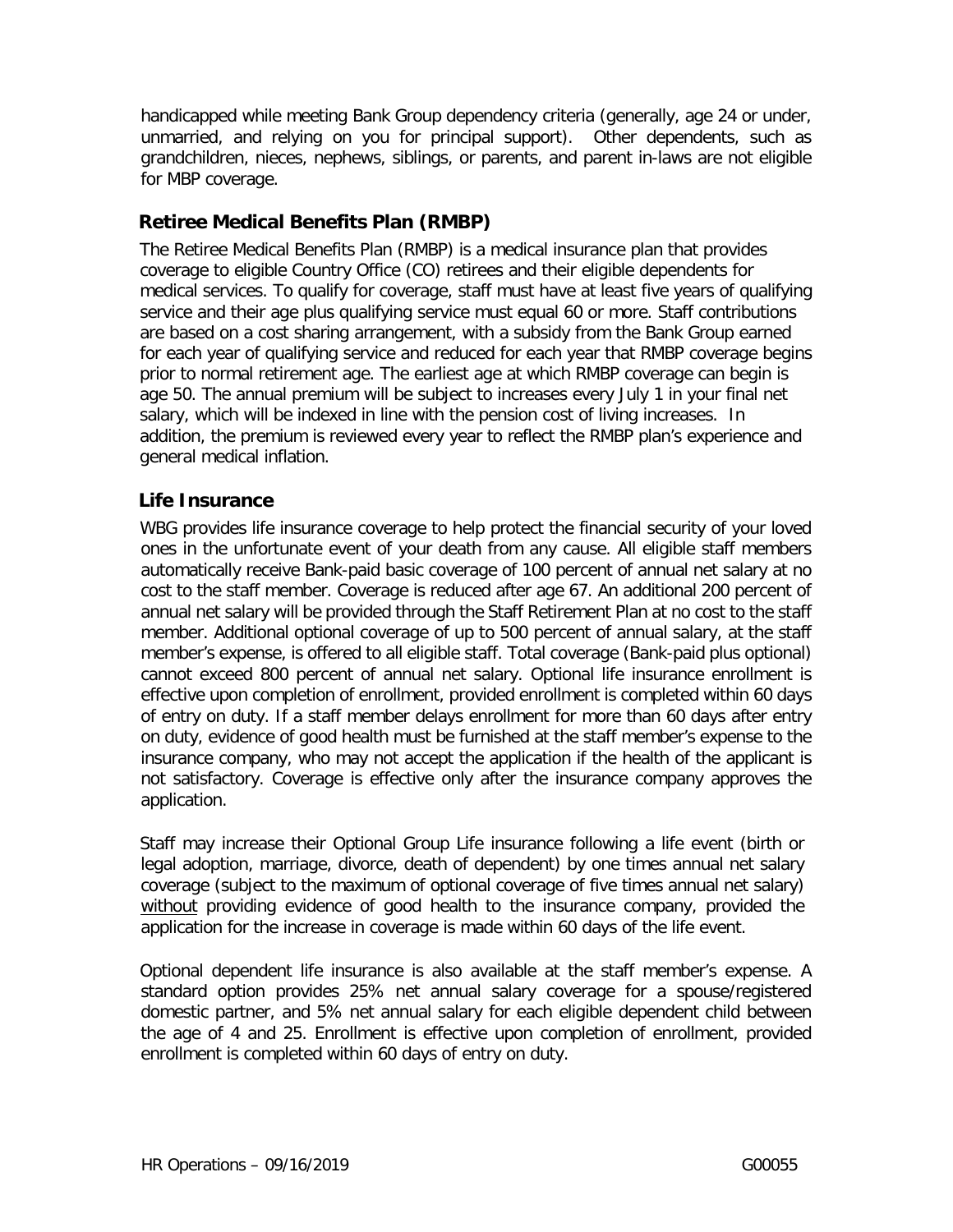Outside of the 60-day window, evidence of good health must be furnished at the staff member's expense to the insurance company, who may not accept the application if the health of the applicant is not satisfactory. Coverage is effective only after the insurance company approves the application.

# **Accidental Death & Dismemberment (AD&D) Insurance**

The AD&D coverage provides financial security to you and your love ones in the unfortunate event of a death due to an accident. You and your family are protected 24/7. The benefit is paid only following an accident. All eligible staff members automatically receive coverage of three times net annual salary at no cost to the staff member. Deaths from certain causes are excluded, including death during service with armed forces of any country, suicide, death from illness or infectious disease, or deaths in airplane accidents where the covered individual was part of the airplane crew. Benefit is payable as a result of an accidental death due to an aircraft accident during official travel only. Benefit is payable as a result of an accidental death due to an act of war (declared or undeclared war). Bank-paid Accidental Death and Dismemberment insurance may provide partial benefits in the event of dismemberment, permanent and total paralysis, or loss of eye(s), speech or hearing. "Net annual salary" for the purposes of insurance benefits only is calculated by taking 75% of gross salary for those staff members paid on a gross basis.

Staff may also purchase optional AD&D Insurance of three times net annual salary, in addition to the Bank-provided three times net annual salary.

# **Overtime**

Overtime is work performed in excess of the staff member's regular work week. Annual, sick, and emergency leave and official holidays are counted as time worked in computing the work week required before overtime payment is made. Staff members holding positions at levels GA through GD only are eligible for overtime work.

# **Financial Assistance Program**

The Bank Group offers several loan programs to staff, including settling-in, education, general, emergency and housing. Each loan has different eligibility requirements, loan terms and interest rates. Repayment is made through payroll deduction and cannot exceed the duration of the appointment.

An eligible staff member who was relocated at Bank Group expense to the duty station area on appointment, or who has lived there for less than 60 calendar days prior to appointment, may apply for the settling-in loan within six months of appointment, for an amount not exceeding four months' net salary to assist with settling-in expenses.